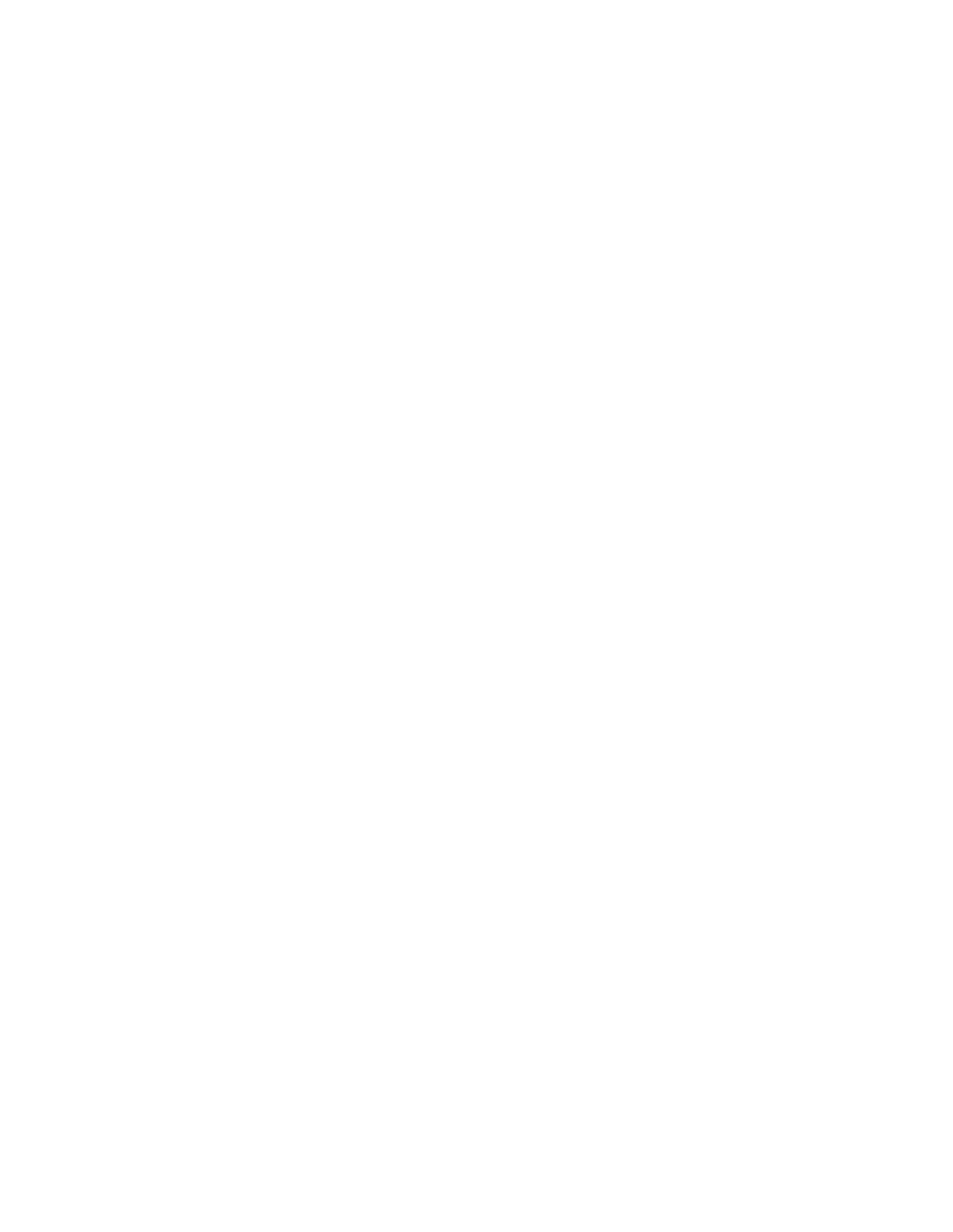# **Introduction**

Aid is one of the 7 policy dimensions assessed by the Commitment to Development Index (CDI) published annually by the Center for Global Development. Provision of foreign aid is also often the main policy area people think of when assessing the contribution of rich countries to development abroad, and notwithstanding the increasing significance of beyond aid policies, aid will remain high on the political agenda, in Europe and elsewhere, in the coming years.

This paper assesses the aid component of the Commitment to Development Index. It is structured in the following five clusters of questions which serve as the basis for the analysis. The paper also provides a brief overview of the most recent methodology of the aid component  $(2013 \text{ CDI edition}).$ 

- 1. What are the *major trends and patterns of performance* the CDI Aid component reveals within the EU and across the DAC over the past decade?
- 2. *Where is there most scope for improvement* within existing definitions? Which major stakeholders need to be persuaded of that?
- 3. Is ODA, as adjusted by CDI*, still the relevant volume benchmark* for "public development finance effort"? What changes to this definition should be considered as a priority?
- 4. How might one improve CDI *aid quality measurement*, especially in regard to selectivity discounts for aid allocation efficiency/equity across countries?
- 5. How might a more explicit *focus on global public goods*, as opposed to country-based poverty reduction, change this picture?

The authors recognize several limitations to the analysis.

**(a)** These are preliminary reflections, intended as a springboard for further discussion, not as a definitive statement on aid performance, especially in Europe, and its measurement.

(**b)** "Aid" is but one of 7 CDI components, the others covering major policy areas (collectively termed "Global Good Citizenship" (Barder 2013)) which are not viewed primarily through the lens of financial flows. This context correctly relativizes the importance of aid, or international public finance writ large, as a policy lever for development. We, along with many others, do not see aid as a magic bullet-- but if it is to be done, it had better be done well.

**(c)** Similarly, the CDI focuses on the sphere of influence of an increasingly narrow cluster of countries (OECD, and particularly, DAC members), though many of its findings could be relevant also to emerging economies' roles in international development cooperation. Their footprint in all CDI components including "aid" (or its equivalent in a different lexicon) is both substantial and growing, though not ranked yet in a consistent way. We do not extend our findings in this direction.

#### **I. CDI aid component methodology**

The methodology of the aid component is different from the other 6 components in the Index. Unlike the other components, the aid score is not a weighted average of the subcomponents; instead, the calculation applies several discounts derived from qualitative measures to a single measure of aid quantity. The methodology starts with **gross disbursements of grants and concessional loans**, as a share of rich-country GDP, nets out principal and interest payments, and discounts the following qualitative measures: tying, selectivity, and fragmentation. The CDI discounts "tied" aid that must be spent on products from the donor nation, which is estimated to raise project costs by 15–30 percent. Recognizing that aid is more effective in poor and relatively well-governed nations, the index discounts aid to relatively richer and less well-governed countries (selectivity). For example, aid to Afghanistan is counted at 1¢ on the dollar, while aid to Ghana is counted at 99¢ on the dollar. The CDI also discounts aid that overloads recipient governments with too many small projects, burdening officials with hosting and reporting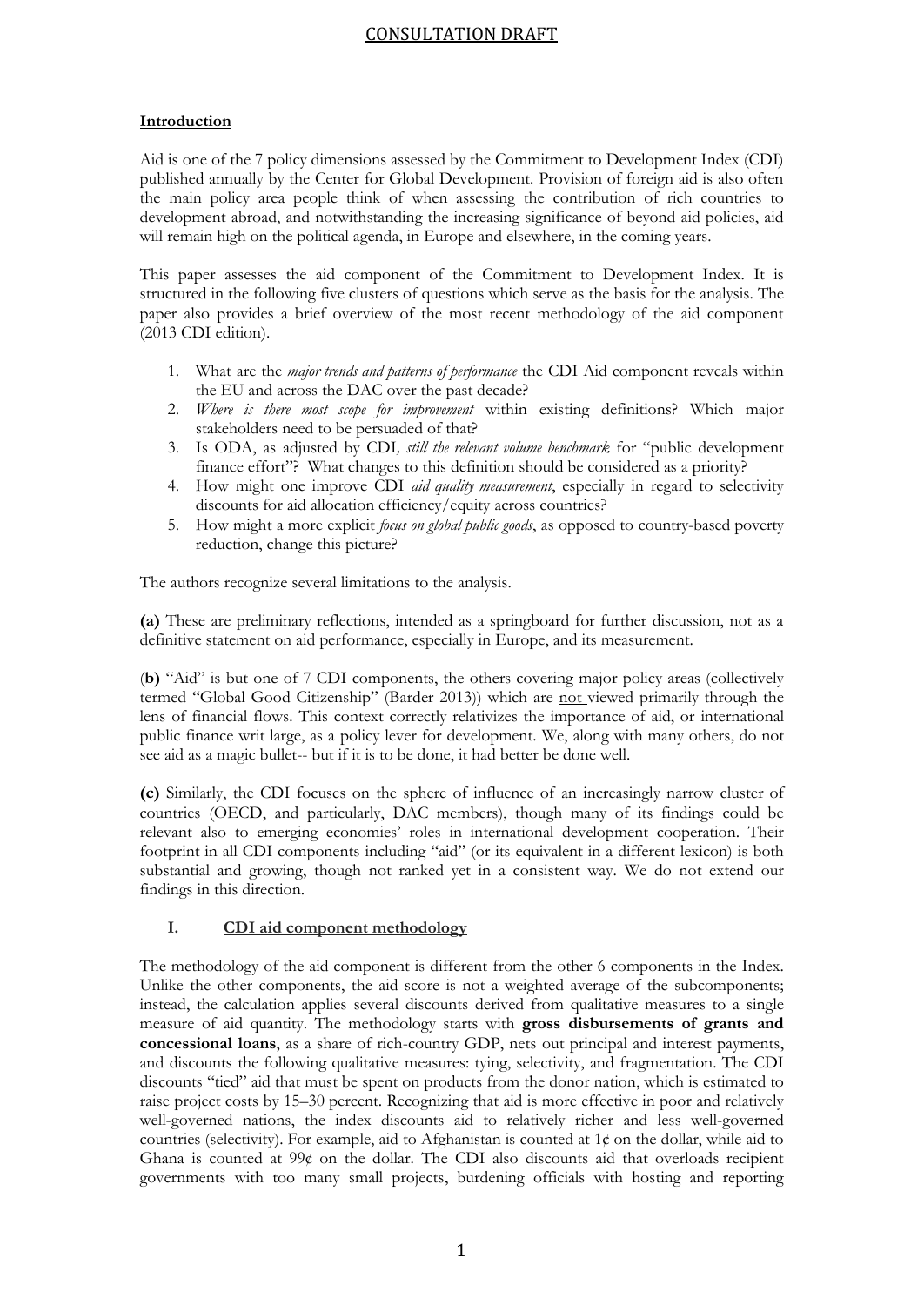obligations (size weight). Multilateral aid is discounted the same way, for each multilateral donor, and the quality-adjusted figure is then allocated back to bilateral donors.

After such adjustments, the CDI arrives to a quality-adjusted aid/GDP. Additionally the aid component aims to estimate the quantity of private charitable giving induced by government policies. This figure is also expressed as a share of GDP of the respective country, and this is added to the previous figure of quality-adjusted aid.

Several issues are problematic within the existing aid component. First of all, its structure is very different from the rest of the index. Second, some of the quality adjustments result in extreme discounts. For example, for every 1 dollar provided in the form of aid to Sudan, only \$0.08 is counted toward the aid score. Third, private charity estimations are based on donors' selfreported figures. Although the ODA directives provide some guidance on reporting private contributions, there is no standardized methodology, and data for many CDI countries are missing.

#### **II. Major Overall patterns of performance within the DAC and specifically within Europe**

To analyse patterns of aid performance of Europe and other developed countries, the following section uses OECD DAC data on aid quantity and CDI aid results mainly to assess quality. For the purpose of the analysis countries are clustered in the following groups:

- Europe 16 European countries initially included in the CDI
- Europe European countries currently included in the CDI (5 new European countries were added in 2012 – Czech Republic, Hungary, Luxembourg, Poland, and Slovakia)
- The Rest other developed regions assessed by the CDI (Australia, Canada, Japan, New Zealand, South Korea, United States).

Results for the specific groups of countries are consolidated – i.e. total ODA/total GNI.

Graph 1 presents the aid volumes as a share of GNI for all three regions for 2004-2013. The overall pattern is very similar for all regions: after an increase (induced mainly by debt relief) in 2005, aid rose sharply for two years, flattened, rose again until 2010, followed by another twoyear decrease, and finally an increase in 2013. Europe achieved a higher increase than The Rest which is still below 2005 levels. For the observed time period, European countries combined (as well as Europe 16) have provided twice the share of ODA/GNI as The Rest combined. There is very little difference between the original CDI countries and all European countries currently included in the index. The somewhat lower overall performance of Europe is explained by the Visegrád group<sup>1</sup>; in part reflecting the fact that they have made a less ambitious commitment than other EU countries.

 $\overline{\phantom{a}}$ 

<sup>1</sup> Visegrád group: Czech Republic, Hungary, Poland, and Slovakia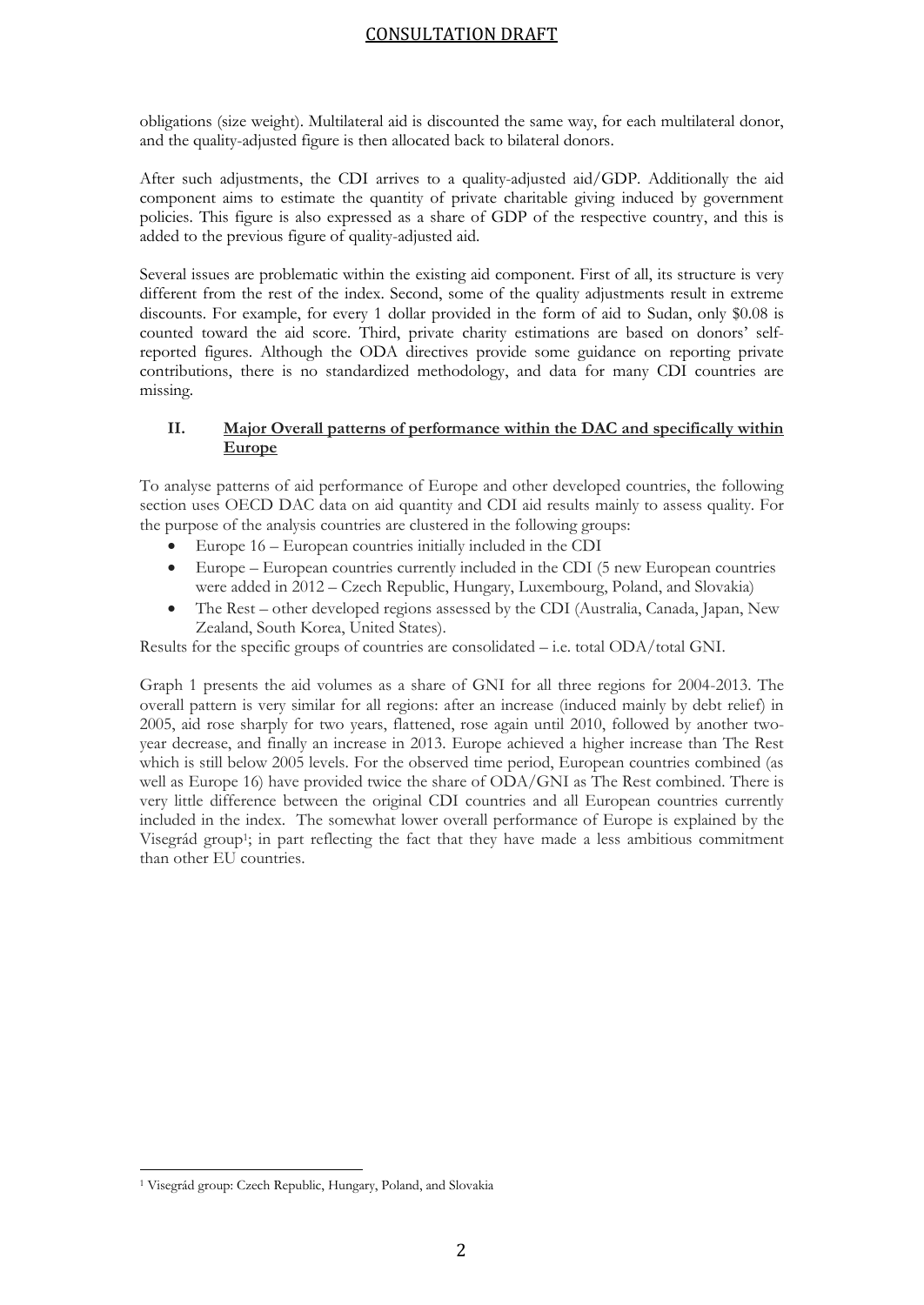



#### **CDI Aid Component score**

Table 1 presents the Aid component scores of 2013 (2011 ODA data). Several patterns in the performance of European countries are identifiable.

|  | Table 1: CDI Aid scores |  |
|--|-------------------------|--|
|--|-------------------------|--|

| <b>Country</b>        | 2013 CDI Aid Score |
|-----------------------|--------------------|
| Sweden                | 12.78              |
| Luxembourg            | 11.89              |
| Denmark               | 11.04              |
| Norway                | 10.62              |
| Netherlands           | 9.74               |
| Ireland               | 8.48               |
| <b>United Kingdom</b> | 6.47               |
| Belgium               | 6.25               |
| Finland               | 6.13               |
| Switzerland           | 5.38               |
| Europe 16             | 5.00               |
| Europe 21             | 4.81               |
| France                | 4.09               |
| Germany               | 3.95               |
| Australia             | 3.84               |
| Canada                | 3.75               |
| New Zealand           | 3.35               |
| Portugal              | 3.29               |
| <b>United States</b>  | 2.98               |
| Austria               | 2.91               |
| Spain                 | 2.90               |
| The Rest              | 2.53               |
| Italy                 | 1.84               |
| Greece                | 1.57               |
| <b>Czech Republic</b> | 1.43               |
| South Korea           | 1.11               |
| Hungary               | 1.10               |
| Japan                 | 1.01               |
| Slovak Republic       | 0.94               |
| Poland                | 0.88               |

Source: CGD, 2013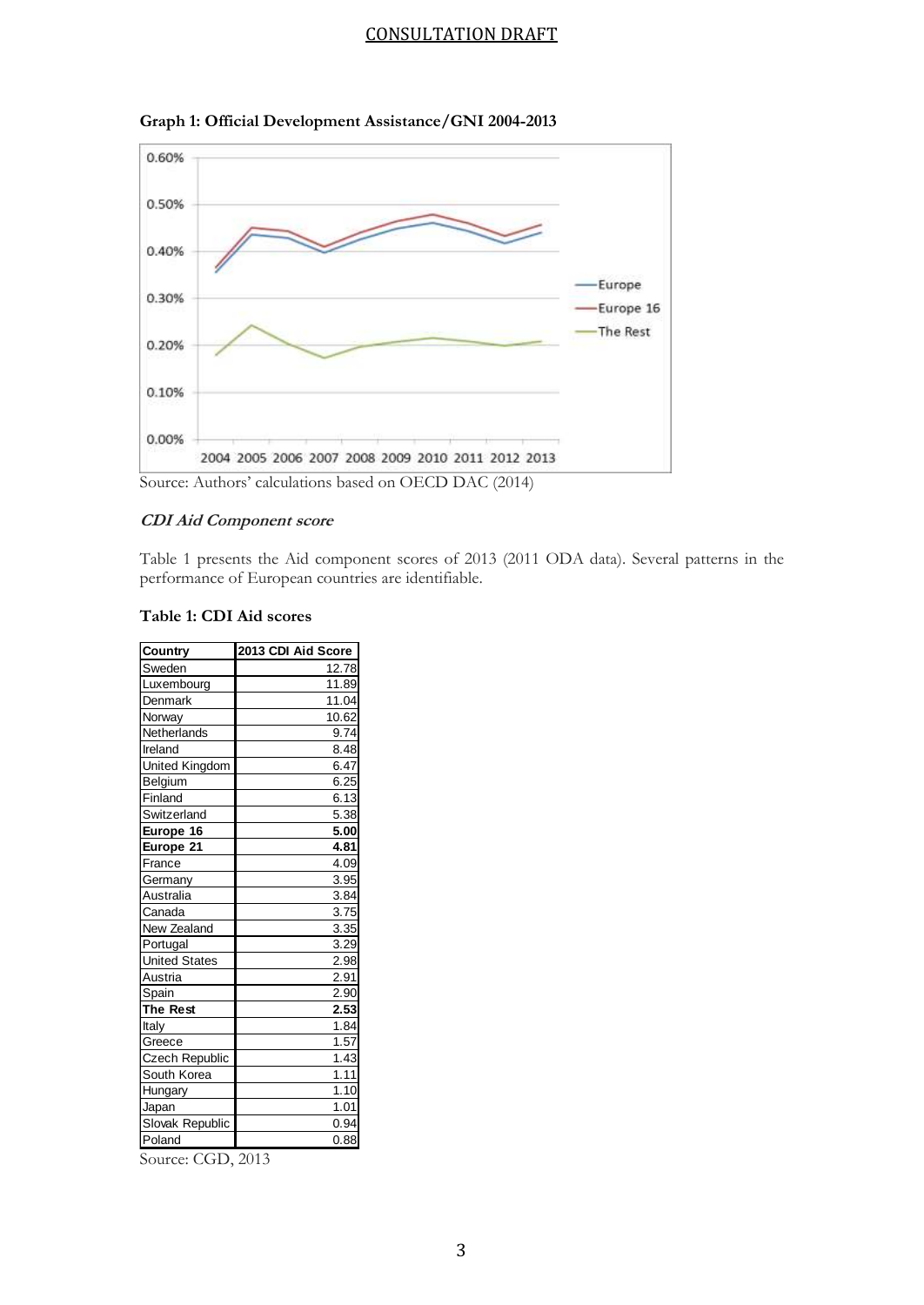First, Nordic countries, Benelux, and to a lesser extent the UK and Ireland (plus Switzerland), take the top 10 aid ranking places in 2013 (see Table 1) and have done so fairly consistently for the last decade (Graph 2). Much of this is driven by aid quantity (see Table 2); equally, the same countries take the top 10 places on aid quality (with the exception of France, which ranks among top 10 on aid/GNI, but the applied quality discounts result in a slightly worse ranking in the aid component overall).



**Graph 2 CDI Aid component score 2003-2013**

Second, this "locomotive" group is consistently near or above the Europe-16 (EU 15 plus Norway and Switzerland, but minus Luxembourg until recently) average, whereas the belowaverage group, essentially the Mediterranean members of the EU plus Germany and Austria, have remained consistently below average also, with one major exception. France initially moved just above the Europe-16 average and then, for the last five years, fell back significantly below it (see Graph 2). This special case is the joint result of two factors: first the fall of public resources available for grants due to fiscal pressure, and second the low interest rates of the French public indebtedness that allowed France (through AFD) to lend at concessional rates meeting the ODA conditions without budgetary cost or at very low cost. Since France, according to a previous rule, used not to lend to the least-developed countries (a rule no longer strictly applied, but still influential), and the main low income countries which were not LDCs have become middle income countries, the share of the French ODA allocated to middle income countries has automatically increased, which under the CDI methodology incurs a selectivity discount. This was however more the result of prevailing financial conditions than of a voluntary strategy. France thus can continue to stress that it reserves the bulk of its budgetary means for poor and fragile states.

The Visegrád countries occupy the bottom places in the aid component. Their results, however, should be interpreted with care. Only in 2013 did the Czech Republic, Slovakia, and Poland join the Development Assistance Committee, and Hungary has yet to do so. All of these countries have also only recently rebuilt their development assistance programmes and, according to the Barcelona commitments, they should strive to contribute 0.33% GNI to official development

Source: CGD, 2013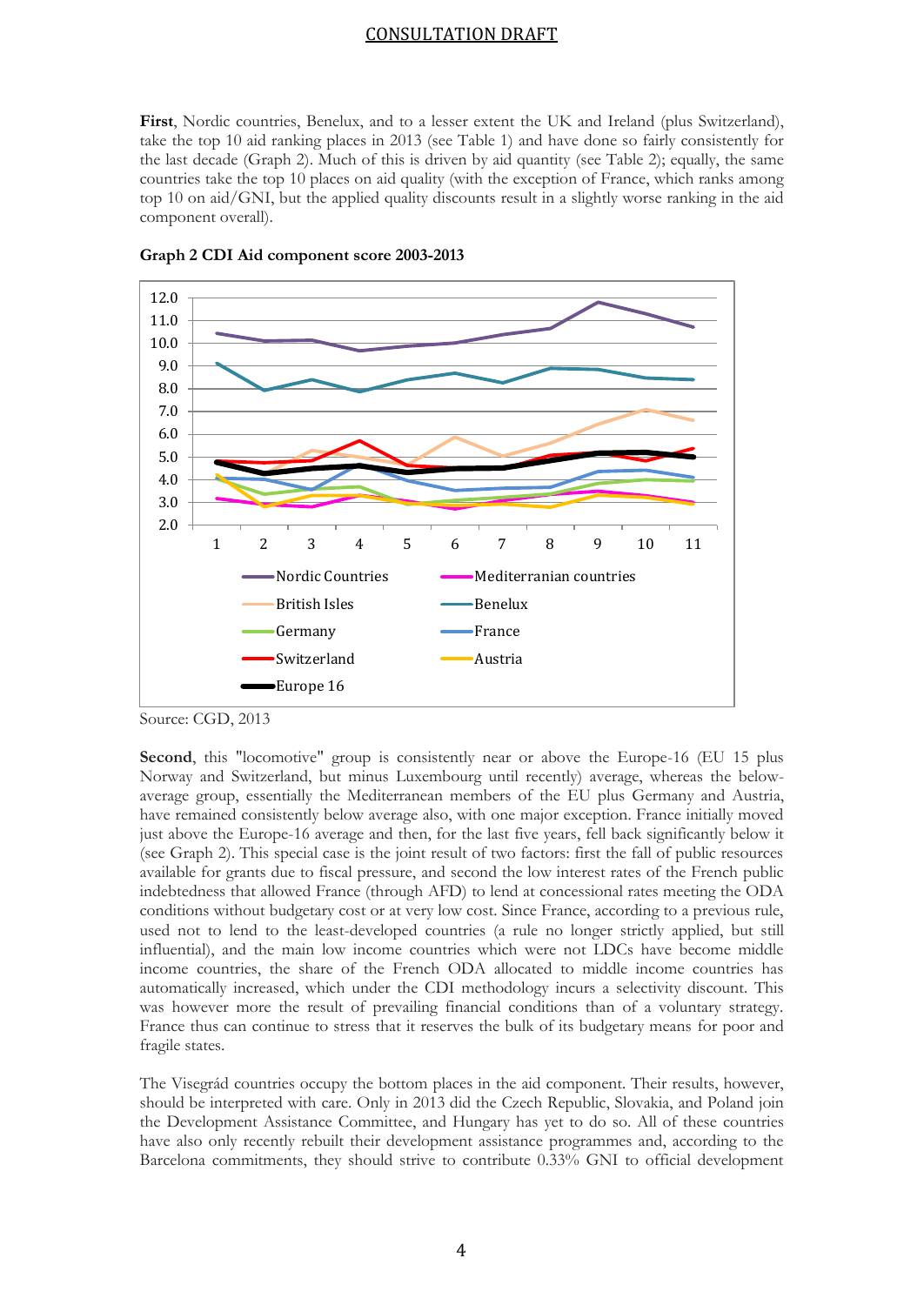assistance by 2015, a significantly more modest objective than what the rest of the EU has committed itself to achieve.

| Country              | 2011 ODA/GNI |
|----------------------|--------------|
| Sweden               | 1.02%        |
| Luxembourg           | 0.97%        |
| Norway               | 0.96%        |
| <b>Denmark</b>       | 0.85%        |
| Netherlands          | 0.75%        |
| United Kingdom       | 0.56%        |
| Belgium              | 0.54%        |
| Finland              | 0.53%        |
| Ireland              | 0.51%        |
| France               | 0.46%        |
| Switzerland          | 0.46%        |
| Germany              | 0.39%        |
| Australia            | 0.34%        |
| Canada               | 0.32%        |
| Portugal             | 0.31%        |
| Spain                | 0.29%        |
| New Zealand          | 0.28%        |
| Austria              | 0.27%        |
| <b>United States</b> | 0.20%        |
| Italy                | 0.20%        |
| Japan                | 0.18%        |
| Greece               | 0.15%        |
| Czech Republic       | 0.12%        |
| South Korea          | 0.12%        |
| Hungary              | 0.11%        |
| Slovak Republic      | 0.09%        |
| Poland               | 0.08%        |

#### **Table 2: Official Development Assistance/GNI in 2011**

Source: authors' calculations based on OECD DAC (2014)

Indeed, there is a smaller distinct "G4 group" of Denmark, Netherlands, Norway, and Sweden, which continues to outperform the European average by a large margin, with no runner-up likely to catch them other than Luxembourg, the new (and very small) arrival to the aid index, and plausibly, the UK, having met its 0.7% volume commitment and assuming its quality discounts are contained.

**Third**, as David Roodman (2012) also points out, there is considerably more dispersion in the aid volume (effort relative to GNI) dimension than in the aid quality dimensions used to discount this raw volume. So unless the most generous donors perform spectacularly badly on quality ratings, there is virtually no chance that, with 6-7 times the raw aid effort, they will end up with comparable quality-adjusted ratios to the least generous (see Table 3 for coefficients of variation).

We can now see that across Europe there is therefore very little "mobility" on aid performance, and even less so in the last five years; although 2007-2011 was a window of general, if modest, improvement.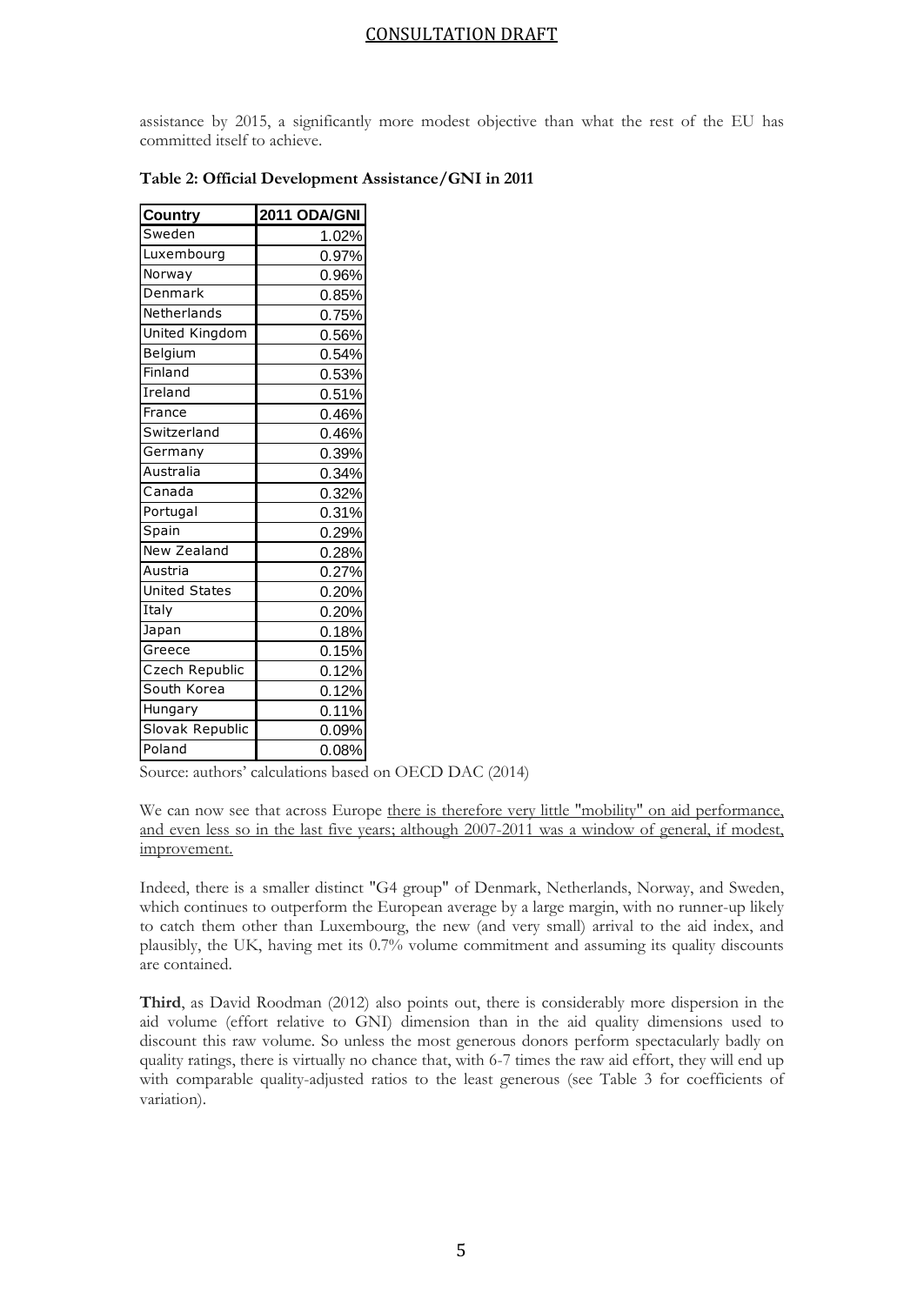| measure/year                                                                                  | 2013    | 2011   | 2009   | 2007   | 2005   | 2004   |
|-----------------------------------------------------------------------------------------------|---------|--------|--------|--------|--------|--------|
| Aid quality                                                                                   | 0.11402 | 0.0898 | 0.1141 | 0.1011 | 0.1014 | 0.0965 |
| ODA/GNI                                                                                       | 0.57613 | 0.4958 | 0.5234 | 0.4494 | 0.5167 | 0.5187 |
| $\mathcal{L}_{\text{out}}$ $\Lambda$ where existing head on $\Omega$ CD DAC (2014) CCD (2012) |         |        |        |        |        |        |

#### **Table 3 Europe 16 coefficients of variation**

Source: Authors' calculations based on OECD DAC (2014), CGD (2013)

The introduction into the CDI aid component of specific credit for tax-assisted private giving, as against direct ODA, does not fundamentally alter this picture for Europe, although it becomes a significant positive factor for a few European countries, e.g. Ireland, Belgium, Switzerland, and more unexpectedly, Germany. The pattern of tax-assisted private generosity becoming at least as important as a (much weaker) quality-adjusted ODA effort is otherwise much more obvious outside of Europe and egregiously in the US. The latter has consistently resisted calls for a 0.7% target, in part arguing for more recognition of its private giving. Note also that the historical origin of the UN target was a somewhat more robust (and more easily communicable) 1% total flow requirement, somewhat arbitrarily decomposed into 0.7 public and 0.3 private subcomponents--the latter, along with the 1% total, having been largely forgotten ever since.

**Fourth**, in fact, the most generous "quants" or best-effort ODA/GNI providers are also by and large better than others in quality terms, so they retain and even reinforce their unadjusted quantity advantage. The Selectivity and Average Project Size discounts (proliferation) show a very similar pattern, with a few surprises (Austria for example does better at avoiding fragmentation than one might expect, but then this might be a statistical quirk, considering how small a share of national ODA the reporting agency represents). Table 4 displays selectivity and size weight coefficients; the higher the coefficient, the better the quality in terms of selectivity or size weight. Shaded are the highest values (i.e. lowest discounts, or best performances) in the respective area.

In particular, Italy, Spain, and Germany, and more recently France, do relatively badly on all the quality tests, and the Nordic/Benelux peloton does much better. There are some grey areas for the UK, notably recently on selectivity. As could be expected, the Visegrád countries do relatively poorly on selectivity, because their main aid recipients are mainly Eastern-partnership countries, or Western Balkan countries; and their fairly low size discounts are the result of small bilateral assistance budgets and low management capacity, rather than an intentional policy measures.

Multilateral assistance is also discounted by selectivity and size weight (tying costs are excluded). For many donors (see highlighted figures in Table 5), multilateral aid is discounted less than bilateral, i.e. the quality of multilateral aid is higher than quality of bilateral aid (as measured by the aid component). Comparison of multilateral and bilateral aid after applying aid quality discounts, i.e. share of aid which remains after discounts, is shown in Table 5 (applied to ODA disbursements as reported to DAC).

 $\overline{\phantom{a}}$ 

<sup>2</sup> Including countries added in 2012, the coefficient is 0.1063

<sup>3</sup> Including countries added in 2012, the coefficient is 0.7174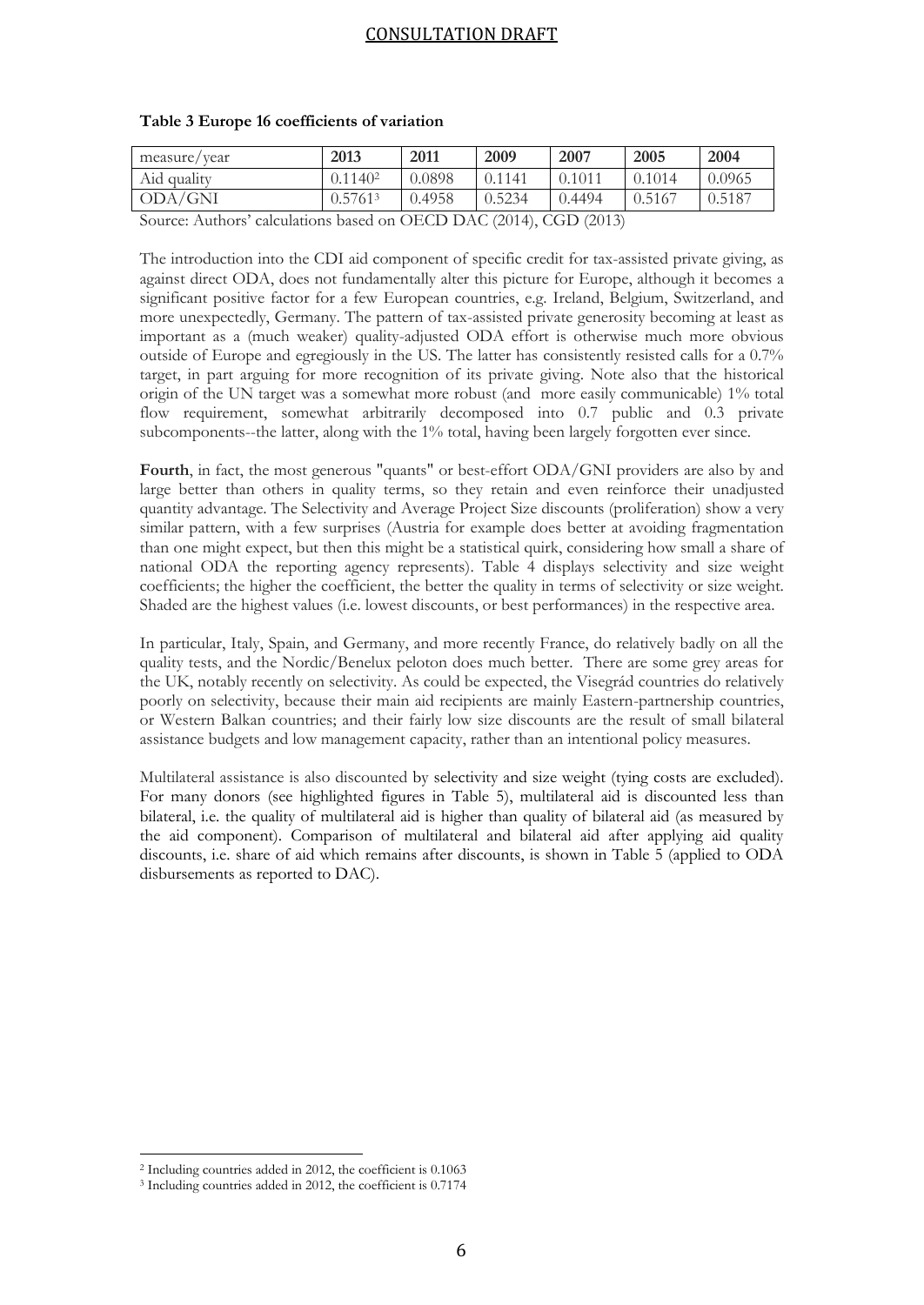|                                           | selectivity | size weight |
|-------------------------------------------|-------------|-------------|
|                                           | coefficient | coefficient |
| Austria                                   | 0.47        | 0.77        |
| Belgium                                   | 0.49        | 0.76        |
| <b>Czech Republic</b>                     | 0.36        | 0.81        |
| Denmark                                   | 0.58        | 0.78        |
| Finland                                   | 0.52        | 0.75        |
| France                                    | 0.43        | 0.75        |
| Germany                                   | 0.42        | 0.74        |
| Greece                                    | 0.46        | 0.81        |
| Hungary                                   | 0.30        | 0.81        |
| <b>Ireland</b>                            | 0.61        | 0.79        |
| Italy                                     | 0.45        | 0.69        |
| Luxembourg                                | 0.59        | 0.74        |
| <b>Netherlands</b>                        | 0.53        | 0.79        |
| Norway                                    | 0.47        | 0.74        |
| Poland                                    | 0.32        | 0.83        |
| Portugal                                  | 0.71        | 0.70        |
| <b>Slovak Republic</b>                    | 0.35        | 0.82        |
| Spain                                     | 0.43        | 0.73        |
| Sweden                                    | 0.47        | 0.85        |
| Switzerland                               | 0.50        | 0.78        |
| <b>United Kingdom</b><br>$C = CCD (2012)$ | 0.44        | 0.74        |

**Table 4 2013 CDI Aid component quality discounts**

Source: CGD (2013)

| Country         | Bilateral | Multilateral |
|-----------------|-----------|--------------|
| Austria         | 34%       | 48%          |
| Belgium         | 43%       | 48%          |
| Czech Republic  | 45%       | 50%          |
| Denmark         | 56%       | 42%          |
| Finland         | 49%       | 43%          |
| France          | 30%       | 49%          |
| Germany         | 34%       | 49%          |
| Greece          | 36%       | 50%          |
| Hungary         | $21\%$    | 50%          |
| Ireland         | 59%       | 48%          |
| Italy           | $22\%$    | 48%          |
| Luxembourg      | 52%       | 42%          |
| Netherlands     | 56%       | 45%          |
| Norway          | 49%       | 27%          |
| Poland          | $22\%$    | 49%          |
| Portugal        | 42%       | 49%          |
| Slovak Republic | 23%       | 49%          |
| Spain           | 38%       | 48%          |
| Sweden          | 59%       | 33%          |
| Switzerland     | 49%       | 36%          |
| United          |           |              |
| Kingdom         | 42%       | 45%          |

# **Table 5 Remaining share of Aid after applying quality discounts**

Source: authors' calculations based on OECD DAC (2014), CGD (2013)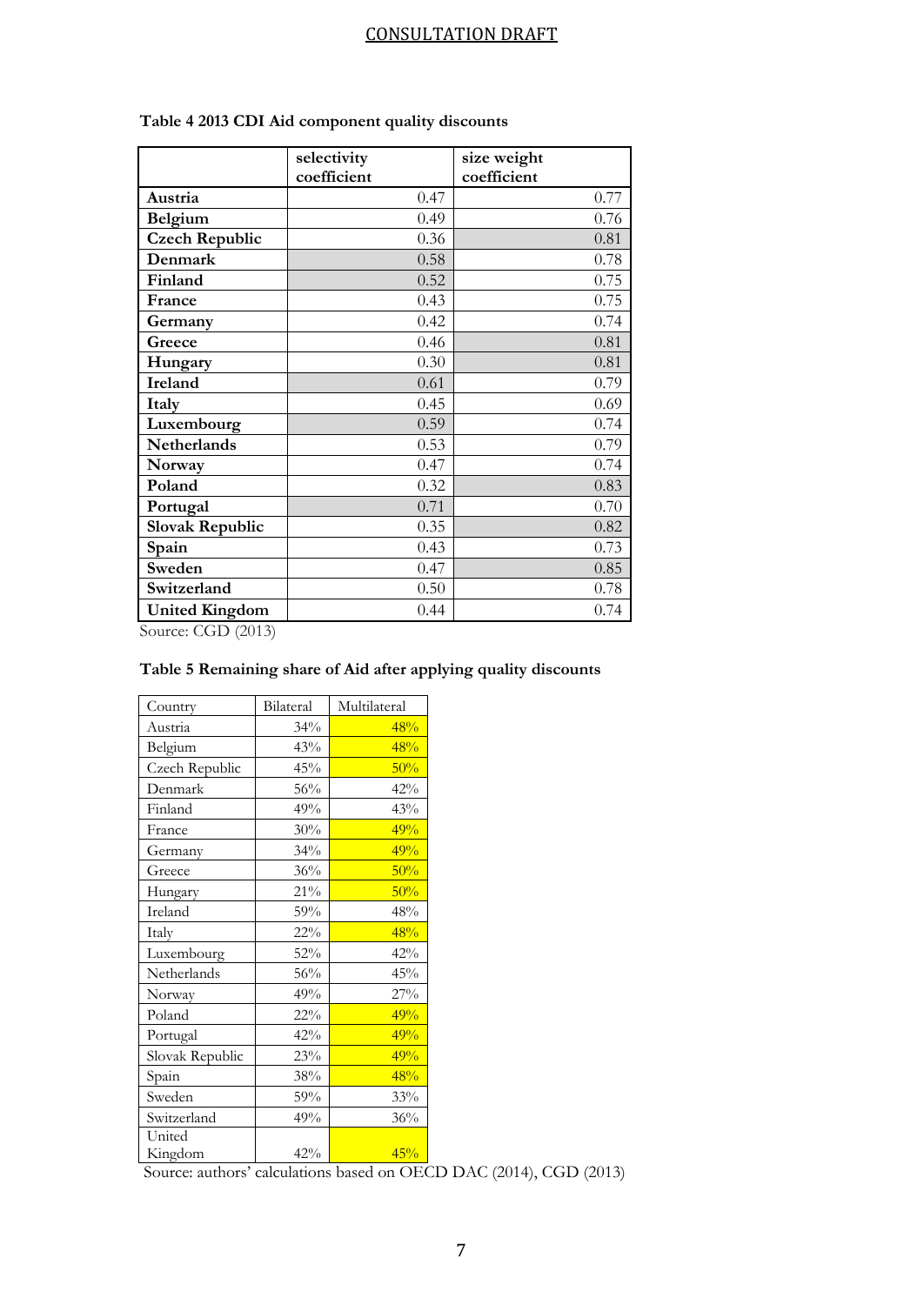European countries provide a larger share of their aid budgets to multilateral rather than to bilateral recipients. This share has been fairly consistent in recent years, with a slight increase in 2013 (as shown in Graph 3). Given the generally higher quality scores of multilaterals, this higher share helps further improve the European overall score relative to non-European donors.



**Graph 3 Share of multilateral aid**

#### **Interpretation**

There could be several reasons why raw ODA generosity and effectiveness scores would tend to be positively correlated. One line of causality could be that the more generous countries have also acquired, over time, more demanding public accountability requirements. Conversely, there has been some research on the correlation of weaker democratic institutions (e.g. government turnover rates) and lower aid in, for example, Italy and Spain. (Faust, 2006)

A second pathway could be that the larger European economies with a large footprint of inherited geopolitical obligations (such as France, Germany, Italy, and Spain) but comparatively low aid budgets are increasingly forced to spread themselves quite thinly, affecting quality negatively. This plays out in for example, Italy's inability to close a "long tail" of programs that have to be cut to the minimum to finance headline commitments in, for example, Afghanistan. This is bad for selectivity scoring, as Afghanistan rates poorly on governance, and also bad for fragmentation, as average programme size falls continuously everywhere else.

#### **III. Possible areas of future improvement**

#### **a) ODA volume and the EU**

The political economy of the EU endeavour (as of 2005, Barcelona Summit, carried through to Gleneagles and the UN) to get the EU-15 members up to the (then) minimum threshold of 0.51%, producing a weighted average of 0.56%, then rising in further stages to 0.7% by 2014-15, needs a post-mortem before simply exhorting for more of the same with new time horizons. This warrants a specific discussion within specialised EU circles, which we have not yet attempted.

In particular, even before the financial crisis and ensuing fiscal austerity, it was clear from media reports and opinion polls that this implied spending trajectory (several hundred more euros per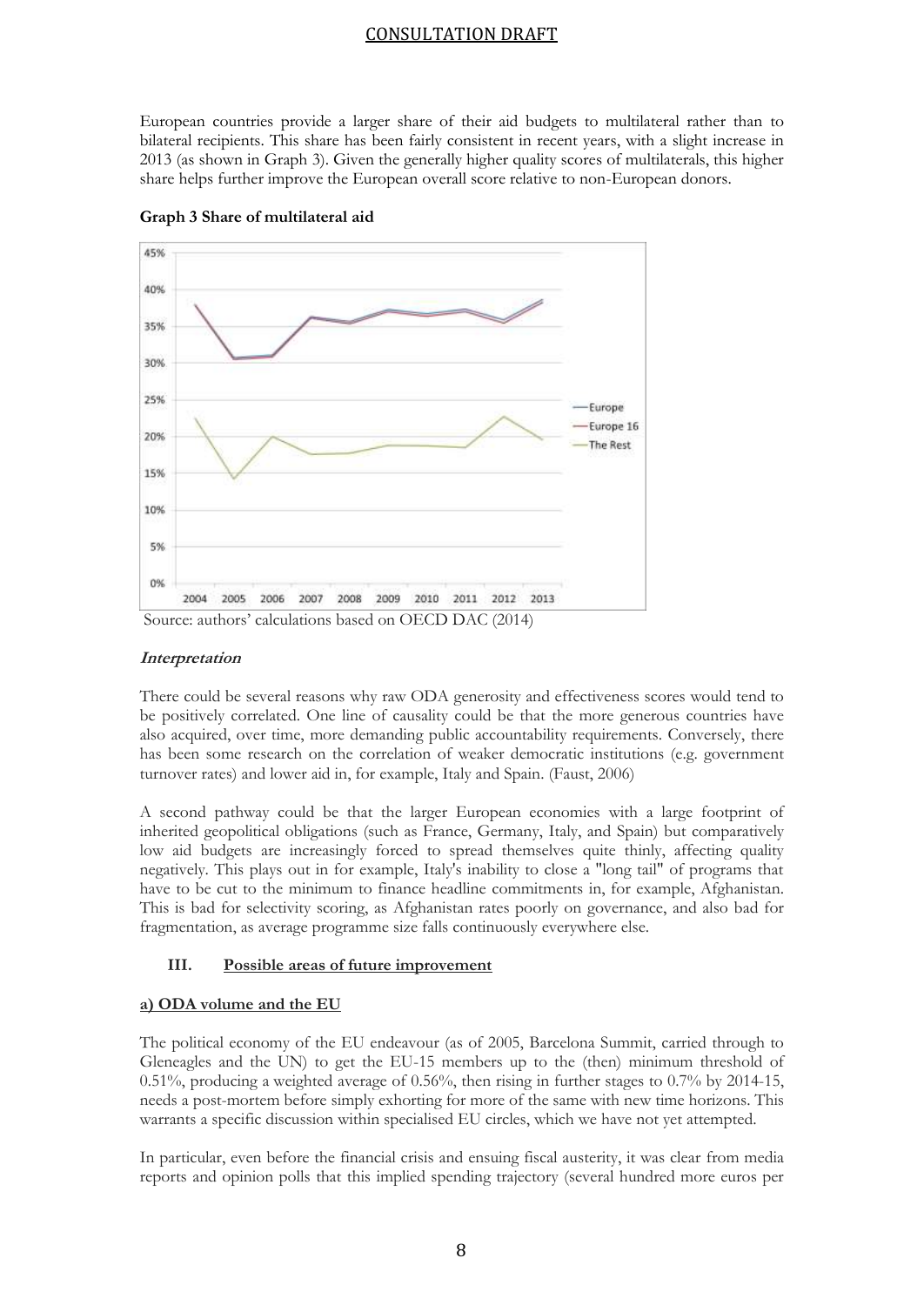year tax per German family, for example) did not receive sustained public support in any European G8 country except perhaps the UK. There is no significant remaining public opinion pressure toward it now, although Italy's transitional (Monti) government briefly gave a little greater, at least rhetorical, emphasis to ODA than its predecessor, restoring some of its aid cuts. The current grand coalition is again more circumspect on quantity, as the political economy of protracted austerity would predict, although it is working hard on quality, with a newly promulgated aid law.

Some countries, notably France, have meanwhile unilaterally stepped back from the 2015 horizon for 0.7%, for the time being eschewing any firm new commitment dates. The lack of a clear timebound commitment to reach the 0.7% goal has been stressed by the recent DAC peer review of French development cooperation (OECD, 2013). However the government has presented a « Loi d'orientation et de programmation sur la politique de développement et de solidarité international de la Vème République », adopted by the Parliament on June 2014 without a quantitative commitment on the level of ODA.

It is not clear whether regular EU-wide consultations on aid spending, which have become somewhat ritualistic, as aid ratios have visibly stagnated and in several cases fallen, or naming and shaming of member countries falling behind on their obligations, and continuous European Commission monitoring of performance, have made or will make any real difference to this picture. The Commission (European Commission 2013) has repeatedly called for revised, specific, and realistic time-bound individual country trajectories to be announced, offering at least some hope and operational planning perspectives, but this call has met with little concrete response so far.

Moreover, as the 2015 threshold coincides with the need to redefine (and extend) the MDGs, there is every probability that further "big pushes" on aid will be put on hold until that landscape, and the burden-sharing expected from traditional and "new" aid actors alike to reach it, is clarified. There will also be pressures to redefine the measurement base (see section 3).

#### **(b) ODA definitions and additionality**

A second and related line of thought is that, even in the relatively optimistic cases like the UK where there is still cross-party support for the 0.7% target, there may have to be some significant adjustments on the range of activities included under the aid budget and ODA definition. The most obvious one, permitted under DAC rules, is to expand quite considerably the scope of public climate change funding legitimately scored under the aid budget (and most of it does so count, see e.g Kharas and Rogerson, 2012). This seems particularly persuasive for Germany, whilst other arguments (eg expansion of eligibility for security and human rights expenditures in fragile states) may play more strongly in other countries, as in the Nordics. So we should be careful what we wish for: the 0.7% target can ultimately be reached in formal terms, but at the expense of some considerable loss of focus (see Section 5, global public goods).

#### **(c) The fragility lens**

Notice also, that as stable upper middle-income countries tend to converge on the decelerating OECD, and poverty in the former is gradually reabsorbed, there will inexorably be a smaller number of absolute poor globally, increasingly concentrated in fragile states or in the least developed countries (LDCs). (Kharas/Rogerson, op. cit., challenged by Sumner 2013, who argues that current categorisations of fragile states have weak analytical power, which is not the case for the LDC category ).

Any such concentration deeply affects the political economy of aid, because it eventually implies much larger per capita aid spends, and moreover that they are ultimately concentrated on the countries with the worst performance track records. Public support for aid may not tolerate such a trend for very long. Interestingly, under the CDI's current methodology, if ODA became more and more focused on fragile states (regardless of income level), and these countries continued to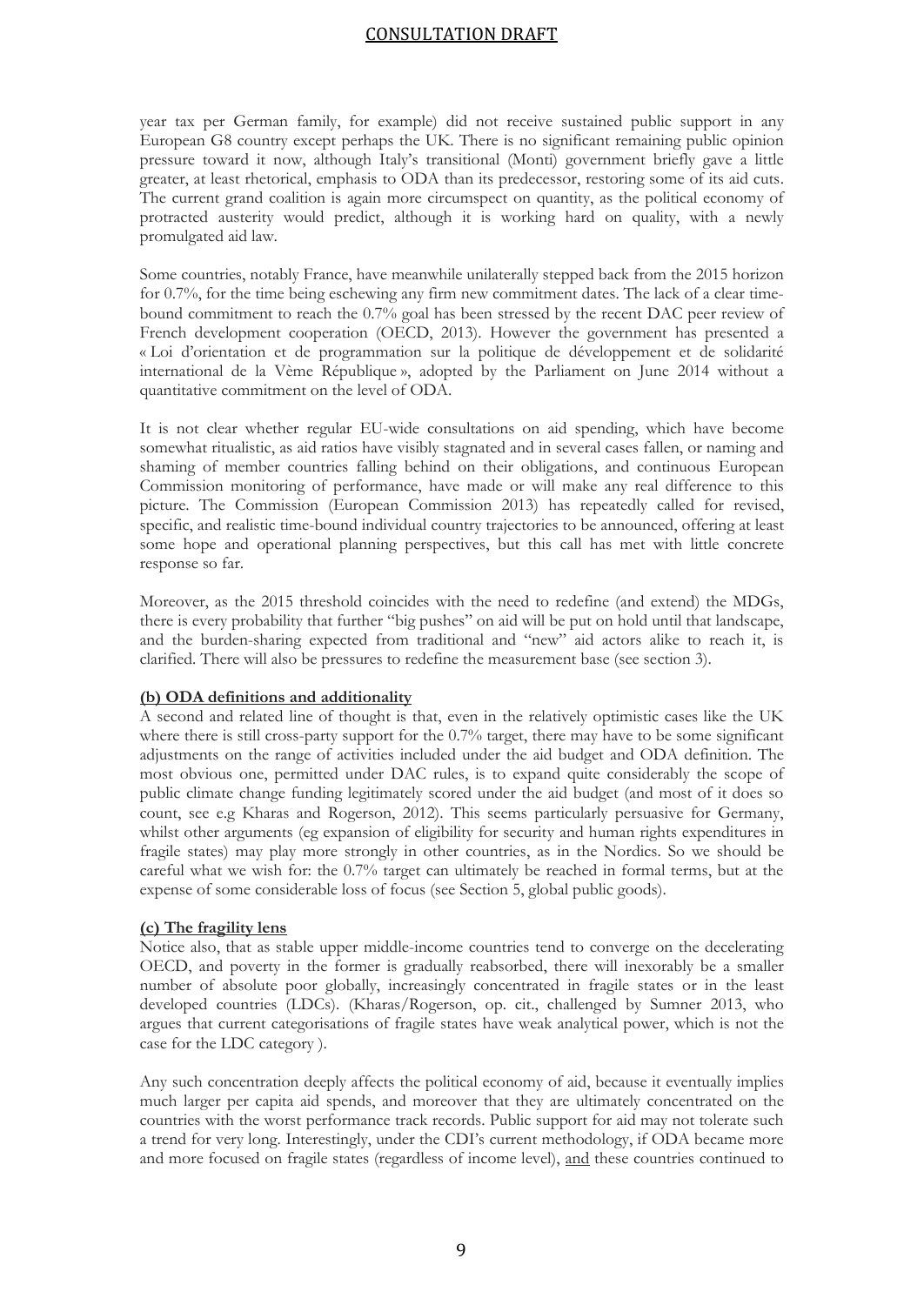have poor absolute performance ratings, aid quality discounts would also rise, and hence the CDI's quality-adjusted ODA rankings would fall.

Indeed the increasing reference to the fragile state category contradicts the desire to allocate aid preferentially to good performing countries (a performance assessed through a high CPIA). This contradiction can be overcome only by new principles of allocation, for example by taking into account the structural vulnerability and the level of human capital of recipient countries (Guillaumont et al.2010). Such an approach would simultaneously lead to revised measurement of aid selectivity (see below). Such a shift would also lead to restore the weight given to the Least Developed Countries (LDCs), for which a specific aid target (0.15% to 0.2% of GNI) has been agreed  $4$  as a complement to the 0.7% target for all developing countries. The LDCs are designated (by the UN) not only by their low income, but also by their structural economic vulnerability and their low level of human capital. The LDC category thus corresponds to those poor countries likely to stay poor (Guillaumont 2009). It includes not only a majority of the fragile states, but also many countries at risk of becoming so.

#### **IV. Should DAC ODA remain the main underlying metric for "public development finance" in the CDI?**

Hard-wired to the whole CDI approach is the idea that "rich" countries' policies, on aid and non-aid matters like trade or migration (or closer to home, tax-assisted private giving), have a duty to make as large a contribution to the well-being of developing countries as possible.

The analytical point of departure for aid volume and quality measurement is the DAC ODA definition – which has the merit of being accepted by all the countries the CDI directly ranks, since they are all members of the Development Assistance Committee of the OECD.

The CDI adjusts net ODA statistics (Roodman 2013) primarily for the excessive value of nonconcessional debt forgiven scored as ODA. But it sidesteps a number of other well-known problems with the ODA definition (see also Roodman 2014), such as (a) education scholarships and refugee costs paid within DAC countries to developing country nationals (b) overvalued or not-requested technical assistance and (c) an arbitrary definition of concessionality thresholds.

The last of these anomalies is particularly problematic under current financial market conditions, where the nominal differences between, say, IDA terms (scoring as ODA at face value) and IBRD terms (completely excluded) are minimal. Indeed the harder two of the three IDA credit regimes, with significantly lower maturity and grace periods and both interest and service charges, are arguably now less concessional than the longest-maturity IBRD terms.

Technically, alternative benchmarks could at some point be considered to determine concessionality: for example until recently the IMF used a different set of market-related reference rates, rather than a standard 10% discount and has now fixed a set 5% rate to assess debt sustainability and concessionality. More politically, in a world where poor countries eagerly grasp offers of Chinese export credits for infrastructure investments at 3-4% over Libor, the boundaries seem more fluid than ever (see, eg Greenhill et al 2013). Some (e.g. Kharas, 2011) have suggested that a fairer comparison would be to add up the "pure" grant element, only, of all loans, but of course this would be laborious to implement and remains subject to choices of discount rate benchmarks.

More elusively, just as there are parts of net ODA, which are known to have little relevance to development impact, there are growing areas of spending not now scored as ODA which may well be of such value. Apart from a wider definition of so-called Other Official Flows, as just discussed, the main likely growth area is climate change financing from public sources, when this is not already scored as ODA.

 $\overline{\phantom{a}}$ 

<sup>4</sup> Agreed at the Third UN Conference on the LDCs in 2001 as part of the Brussels programme of action.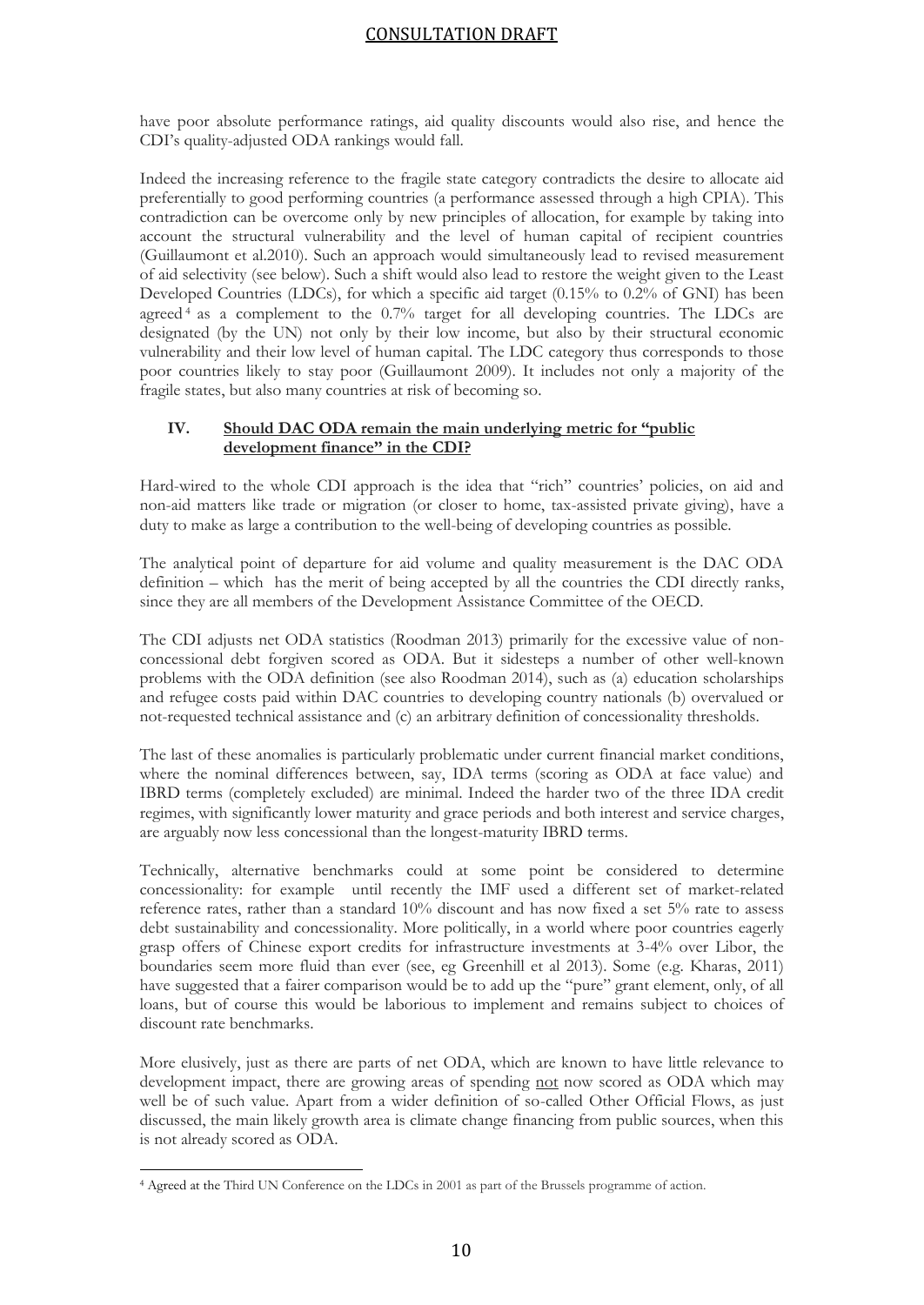The guardians of the CDI might want to consider how to move forward in a broader, more legitimate concept of international public finance (including also "aid-like" flows from non-DAC partners). A simple shift would be to extend the ODA concept to include other public flows, as registered at OECD. A more significant one (debated recently within the DAC) would be to disconnect the measurement of "aid effort" from donors from the measurement of total public inflows into developing countries.

Thus, for example, it is possible to simulate the savings to a less creditworthy country of borrowing from an aid agency at (for the latter) market or at least not directly subsidised terms, compared to the interest premium the country's lower credit rating would otherwise require.

## **V. Suggestions for possible future modifications on aid quality: Selectivity, effectiveness and equity**

The CDI selectivity approach is inspired by the Collier-Dollar model of poverty-efficient targeting, with discounts for poorly governed and richer states. The pros and cons of this notion of selectivity and the corresponding type of allocation formula have been intensively discussed. Selectivity means the quality of aid allocation, which should be assessed according to agreed principles of effectiveness for poverty reduction and equity. This endeavour raises two problems (examined in various Ferdi documents, such as Amprou et al 2007, Guillaumont et al 2010). Following a *World Economy* paper by Amprou et al, Ferdi has twice produced an index of aid selectivity, available on its website.

The first one is about *effectiveness*: Governance is indeed an important factor of development, but it is not clearly a factor of aid effectiveness, the Burnside-Dollar relationship having been strongly challenged in the academic literature. If governance has still now such an importance in the selectivity measurement and aid allocation, it is more as a supposed incentive (or reward) than as an effectiveness coefficient. But other country features may impact aid effectiveness, in particular economic vulnerability: because of the role of aid as a shock absorber, aid effectiveness is higher in vulnerable countries.

A second issue is that of *equity*, poorly addressed when only taking into account the level of GNI per capita, with various weights. If we consider that equity means equal opportunities, equalizing country opportunities (to grow) involves also taking into account the structural handicaps (to growth).: In previous papers we suggested taking into account the structural economic vulnerability (through the UN EVI index) and the weakness of human capital (through an appropriate index). A recent UN resolution includes a paragraph inviting development partners to use such criteria in the allocation of their assistance. It gives some additional support for adapting the way that selectivity is judged.

# **VI. Potential further issues for consideration**

#### **(a) Tax incentives to private giving**

Is the estimation of the generosity of tax relief for private giving the most relevant way of bringing in the private and charitable sectors? Granted that tax relief is public expenditure of a kind, should we not also try to see how "catalytic" the behaviour of official agencies was to such private efforts, through, for example, PPPs etc? This may not be easy to measure of course, but worth further reflection. It may need, as suggested above, to use two different concepts. The cost for the public budget of the tax incentives should be recorded in the "public aid effort" concept, while the induced increase in the development flows to developing countries should be included (if measurable) in the resources made available to these countries. (Of course, identifying robustly when aid does or does not catalyse other resources is not easy, requiring as it does a counterfactual of how the latter would have behaved absent the aid incentive or comfort, Rogerson 2011)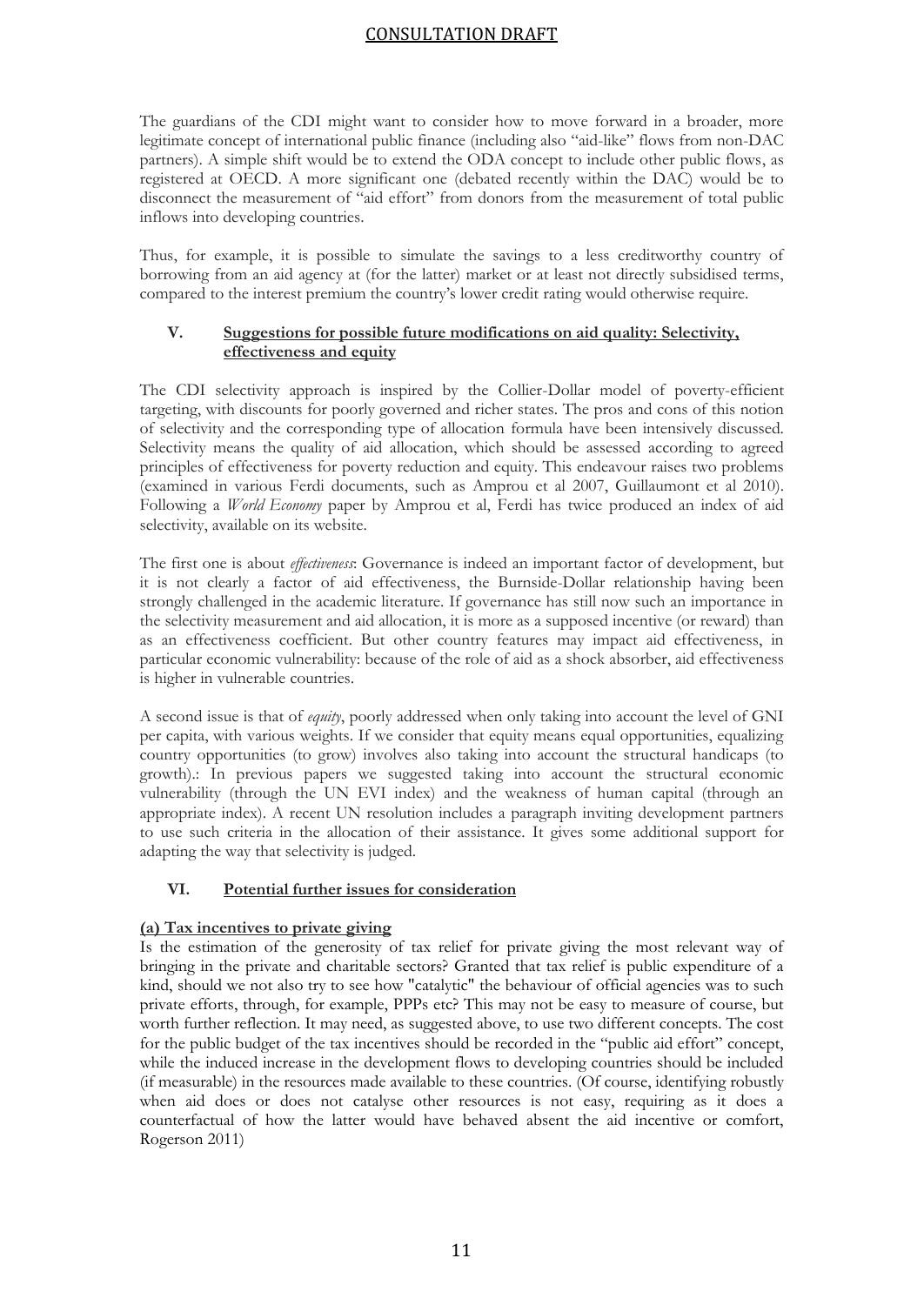#### **(b) The "catalytic" role of aid, and how to measure it**

A related broader consideration is how one would begin to show whether the aid component of the CDI was well integrated into the other 7 components. That would concern itself with the question of how well a country's international public finance (however measured, bearing in mind the definitional issues presented here) reinforces the other Northern policies of benefit to the global South tracked elsewhere in CDI, as in trade, intellectual property, investment, taxation, migration, security, and environment, etc.

We do not have an agreed set of definitions, to begin with, of "leverage"- for example if a public guarantee is attached to a package of private loans and equity finance for a major project, is it right to claim credit for the whole package, or the loan component being guaranteed, or something in between? Similar analytical problems will appear with other forms of public support to trade flows, remittances etc.

More generally, what would a world look like in which aid (or international public finance) was mostly broken up into countless 'slices' associated with private and nongovernmental action, as against used as a freestanding instrument?

This freestanding approach, in the logic of the current CDI aid component, should arguably be targeted primarily at areas where non-public flows are not going, even when public incentives or risk mitigation is offered, i.e. behaving as a balancing-wheel.

*Which of these two aid allocation patterns, the "crowding in", or the "filling gaps" is more desirable, and why? Is it realistic for providers of concessional finance try to do both simultaneously? (see Rogerson 2014)*

#### **VII. Ranking aid performance in a world of multiple concurrent objectives: how to accommodate Global Public Goods, especially climate change?**

What if poverty reduction itself were no longer the main driver of ODA, meaning for example that funding enlightened self-interest (global public goods) and straight bilateral trade/investment "mutual" interest are to be considered at least as important objectives? In what direction do the aid quality components then go?

Take for example the issue of climate change mitigation. The most effective spending is presumably that which reduces the tonnage of  $CO<sub>2</sub>$  emissions the most for any given outlay, and this is bound to focus allocations toward the highest polluters, which are typically upper middleincome countries. This runs directly against the grain of the CDI's current negative elasticity of aid (on poverty grounds alone) to per capita income.

However it can be argued that besides ODA there may be other, probably less concessional financial instruments forthcoming to address the mitigation issue. If ODA nonetheless remains the main plank for mitigation funding, this tension becomes severe.

More closely related to the usual selectivity conundrum is the issue of adaptation or resilience to climate change: there is a rationale for taking into account the vulnerability to climate change in the selectivity of ODA if ODA includes adaptation funding, or separately if adaptation funding is allocated from specific resources (e.g. Guillaumont, 2013). In any case, this requires due consideration of the level of income, since among the most vulnerable, there are also relatively better-off, island and coastal states.

*Such problems raise the bigger issue of whether the CDI aid component is readily adaptable for a multiple-objective global policy environment where aid is explicitly driven by mutual and collective interest considerations as much as by poverty reduction goals*. *We leave this question open.*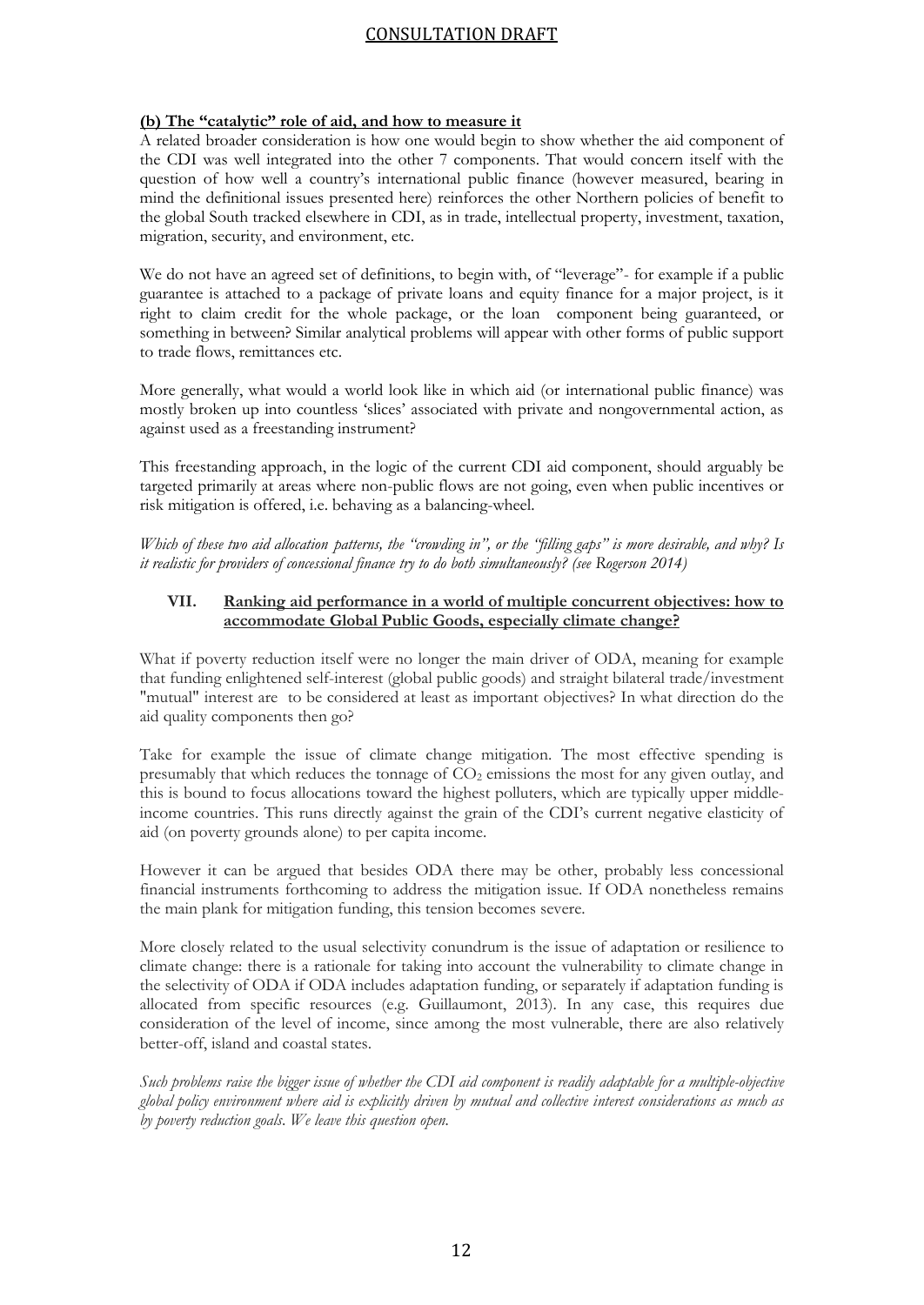#### **References**

Amprou J., Guillaumont, P., Jeanneney, S. 2007. "Aid Selectivity According to Augmented Criteria". *World Economy* 30(5), 733-763.

Barder O. 2013. Blog post: A rose by any other name: good global citizenship. Available at: http://www.owen.org/blog/6508

Center for Global Development. 2013. Commitment to Development Index 2013 Edition. Available at: [www.cgdev.org/cdi](http://www.cgdev.org/cdi)

European Commission. 2013. "Annual Report 2013 on the European Community's Development and External Assistance Policies and their Implementation in 2012". Available online at:

[http://www.europarl.europa.eu/RegData/docs\\_autres\\_institutions/commission\\_europeenne/](http://www.europarl.europa.eu/RegData/docs_autres_institutions/commission_europeenne/swd/2013/0307/COM_SWD(2013)0307_EN.pdf) [swd/2013/0307/COM\\_SWD\(2013\)0307\\_EN.pdf](http://www.europarl.europa.eu/RegData/docs_autres_institutions/commission_europeenne/swd/2013/0307/COM_SWD(2013)0307_EN.pdf)

Faust, J. 2006. "Are more democratic donor countries more development oriented?". Discussion paper, German Development Institute

Greenhill, R., Prizzon, A. and Rogerson, A. 2013. "The Age of Choice: How are developing countries managing the new aid landscape?" London: Overseas Development Institute.

Guillaumont, P. 2013 "Measuring Structural Vulnerability to Allocate Development Assistance and Adaptation Resources ", *Ferdi Working paper* / P68, revised version

Guillaumont, P. 2009. "World Crisis and Protecting Low-Income Countries Against Exogenous Shocks". Joint Ministerial Forum onDebt Sustainability. Available online at: [http://www.ferdi.fr/sites/www.ferdi.fr/files/publication/fichiers/wp6](http://www.ferdi.fr/sites/www.ferdi.fr/files/publication/fichiers/wp6-original_oif_et_commonwealth.pdf) [original\\_oif\\_et\\_commonwealth.pdf](http://www.ferdi.fr/sites/www.ferdi.fr/files/publication/fichiers/wp6-original_oif_et_commonwealth.pdf)

Guillaumont P. et S. Guillaumont Jeanneney and L.Wagner, 2010, "How to take into account vulnerability in aid allocation criteria" ABCDE Conf. Stockholm", *Ferdi Working paper,* P13

Kharas, H. 2011. "Why Can't We All Just Get Along: Practical Limits to International Development Cooperation" with Laurence Chandy, Journal of International Development

Kharas, H. and Rogerson, A. 2012. "Horizon 2025: Creative Destruction in the Aid Industry." Available online at:

<http://www.odi.org/sites/odi.org.uk/files/odi-assets/publications-opinion-files/7723.pdf>

OECD DAC. 2014. "Development: Total flows by donor". OECD.Stat. Available online at: <http://stats.oecd.org/>

OECD DAC. 2013. "OECD Development Co-operation Peer Review France 2013". Available online at: [http://www.oecd.org/dac/peer](http://www.oecd.org/dac/peer-reviews/OECD%20France_ENGLISH%20version%20onlineFINAL.pdf)[reviews/OECD%20France\\_ENGLISH%20version%20onlineFINAL.pdf](http://www.oecd.org/dac/peer-reviews/OECD%20France_ENGLISH%20version%20onlineFINAL.pdf)

Rogerson, A. 2014. "Water, sugar and oil: how to mix development finance flows to best effect?". Blog Post at Development Progress. Available online at: [http://www.developmentprogress.org/blog/2014/02/12/water-sugar-and-oil-how-mix](http://www.developmentprogress.org/blog/2014/02/12/water-sugar-and-oil-how-mix-development-finance-flows-best-effect)[development-finance-flows-best-effect](http://www.developmentprogress.org/blog/2014/02/12/water-sugar-and-oil-how-mix-development-finance-flows-best-effect)

Rogerson, A. 2011. "What if development aid were truly 'catalytic'?". Overseas Development Institute Background Note. Available online at: [http://www.odi.org/sites/odi.org.uk/files/odi](http://www.odi.org/sites/odi.org.uk/files/odi-assets/publications-opinion-files/7373.pdf)[assets/publications-opinion-files/7373.pdf](http://www.odi.org/sites/odi.org.uk/files/odi-assets/publications-opinion-files/7373.pdf)